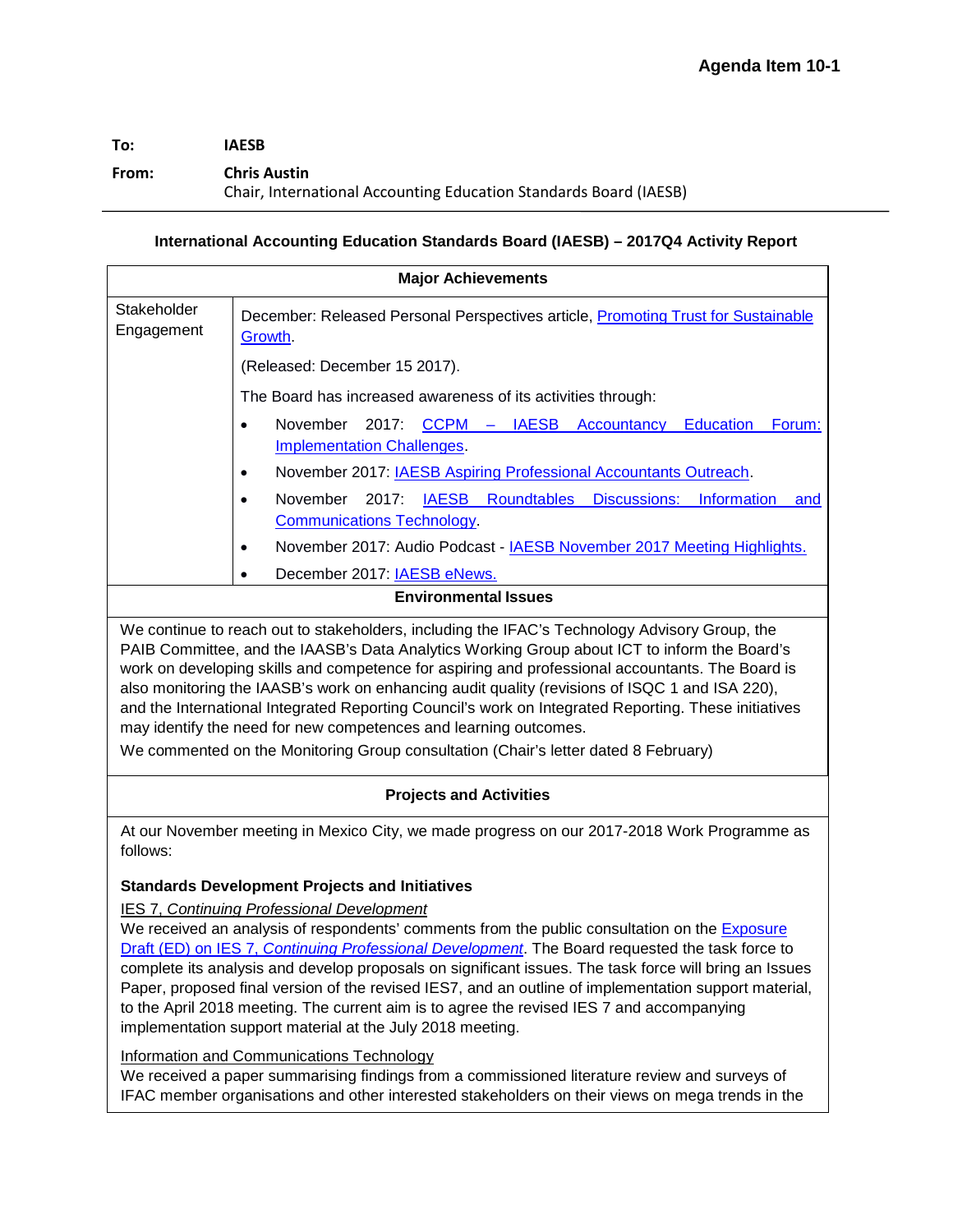workplace and their impact on professional accountants' ICT skills. As a result of our deliberations on these findings, the Board agreed scope, milestones, and timeline of a project on ICT skills. The task force will develop an Issues Paper on findings from information gathering activities on ICT skills needed by aspiring and professional accountants in order to perform their roles, and potentially including proposed changes to some Learning Outcomes and Competence levels, for the April 2018 meeting.

## Professional Scepticism

We received a paper summarising findings from a commissioned literature review and surveys of representatives of IFAC's PAIBC, Forum of Firms, and Global Accounting Alliance Education Directors Work Group. The Board agreed a way forward on further standards development activities, including developing Education Insights and Personal Perspectives articles. The task force will update the Board on these articles, next steps for collecting good practices from education and training providers on developing professional scepticism and potentially including proposed changes to some Learning Outcomes and Competence levels, at the April 2018 meeting.

## Other Items

We received Issues papers on two new projects: Public Sector Accounting, Reporting, and Assurance, and Target Audience for the IESs. Both are in their early stages. The Board agreed on next steps including further information gathering. The task force on public sector will develop an Issues Paper for a possible project proposal at the April 2018 meeting. The task force on target audience for the IESs will develop an Issues Paper and proposed Consultation Paper for the April 2018 meeting.

## **Implementation Support**

We agreed the criteria for assessing whether to retire, revise or create new Implementation Support material. The Board requested the work group to prepare an operating framework for these criteria and to recommend whether additional implementation guidance is required to assist with the implementation of IES 4, *Initial Professional Development – Professional Values, Ethics, and Attitudes*, at the April 2018 meeting.

## **Stakeholder Engagement and Communication**

We received an update from the work group on recent Strategic Engagement and Communications activities, including support provided to task forces and work group on: content for the Ambassador toolkit, webcast for standard development activities, and videos about the IAESB. The Board endorsed the proposed pilot approach to the Ambassadors programme and encouraged further investigation into using social media to communicate with stakeholders. The work group will provide an update on its progress at the April 2018 meeting.

### **Other Items**

We engaged in several outreach meetings while in Mexico, including two roundtables with ICT experts, meetings with aspiring accounting professionals and IMCP Education Commission, and an Accountancy Education Forum on implementation challenges with regional education experts. These outreach activities enabled us to: showcase the our work, explain our strategy, the public interest purpose, and some key projects; as well as listen to and connect with some new contacts. We will be building on this engagement through project work and future communications. The value to the IAESB will be a better informed scan of the environment, evidence for our specific projects, and increased awareness of who we are and what we do.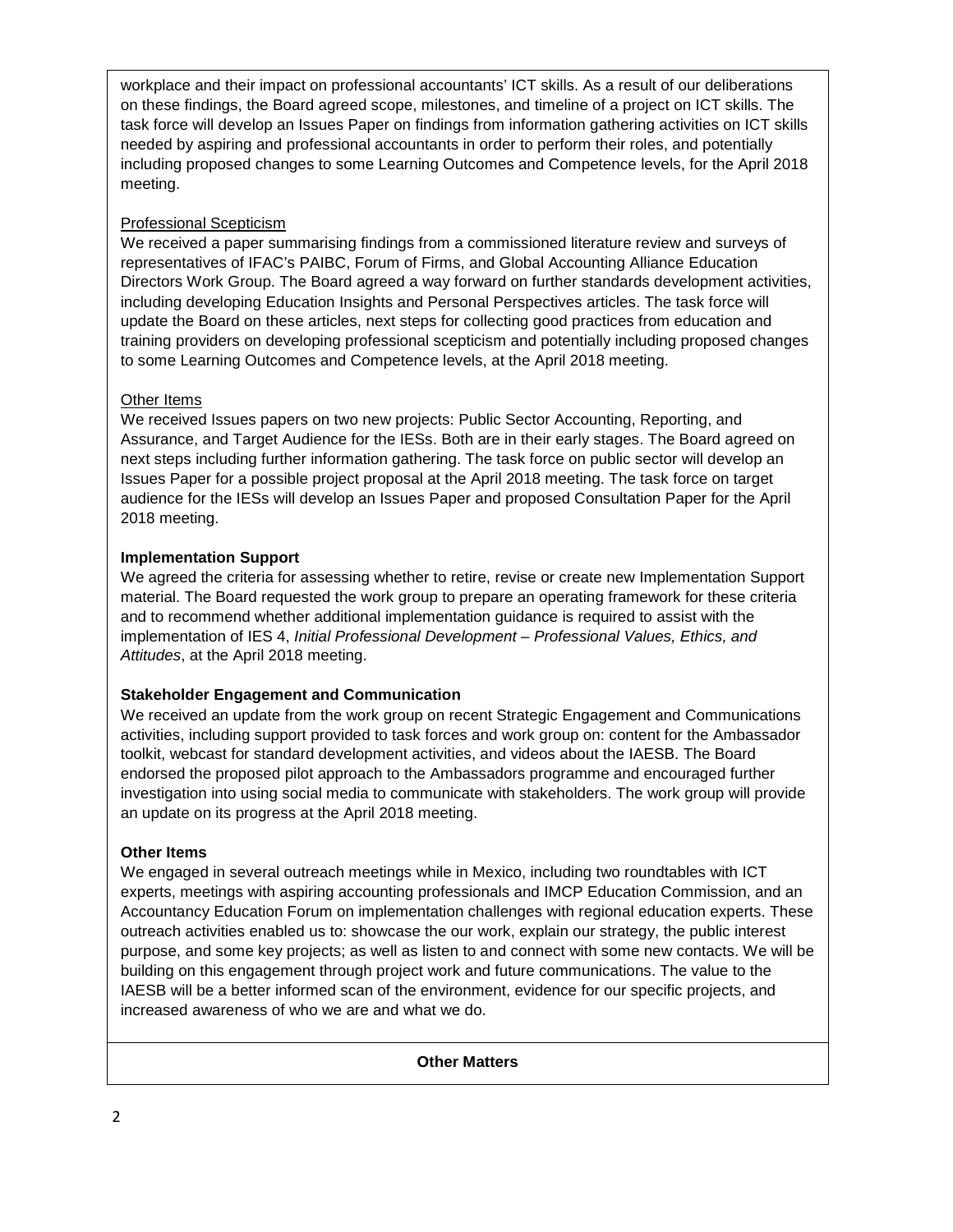*IAESB & IAESB CAG Meetings*

- CAG will meet in Nairobi, Kenya on 16-17 April 2018.
- IAESB will meet in in Nairobi, Kenya on 18-20 April 2018.